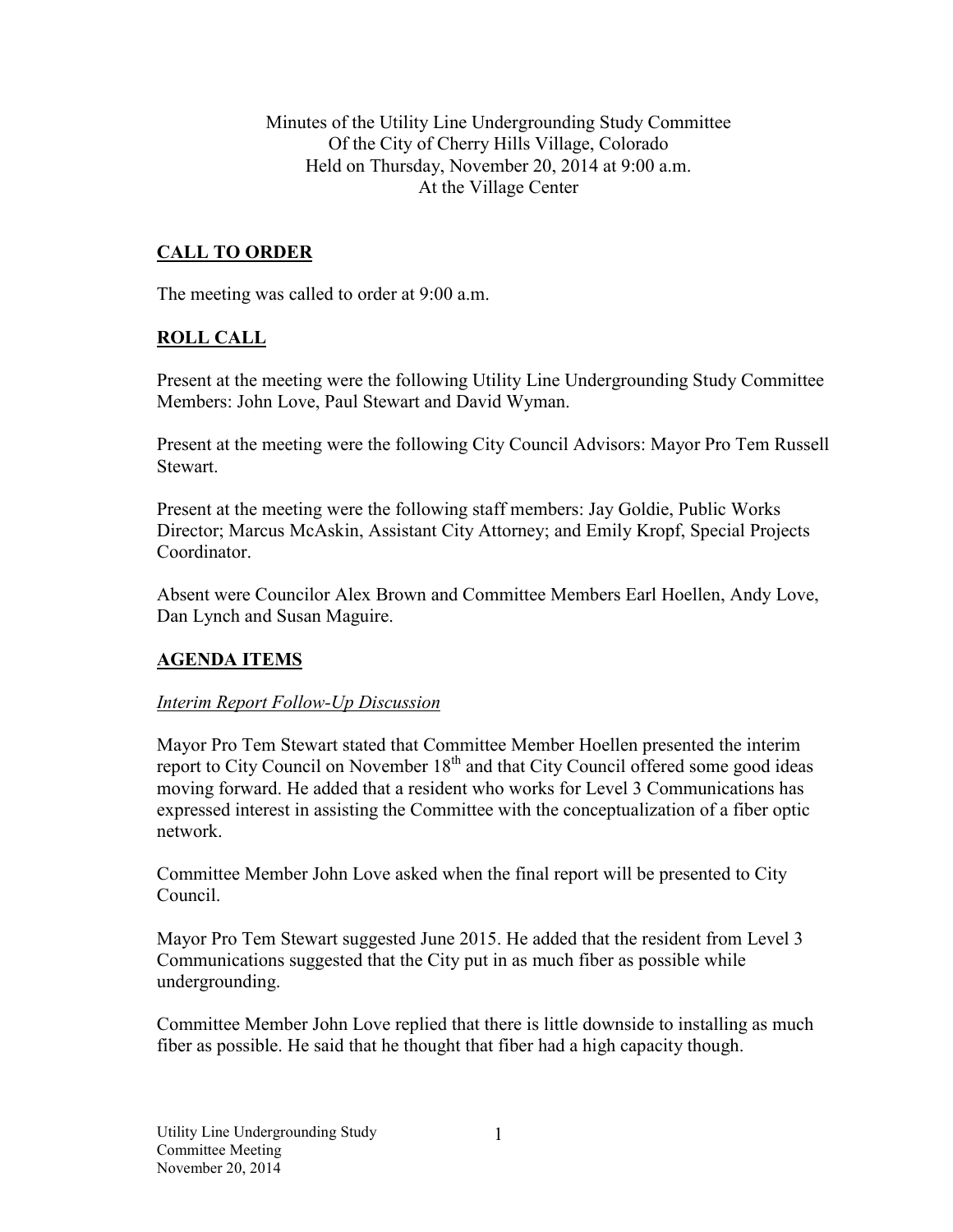Committee Member Wyman stated that the capacity will be absorbed over time. He suggested having a partner install the fiber at their expense.

Public Works Director Goldie said that it makes sense to install conduit while undergrounding.

## *2015 Work Plan*

Special Projects Coordinator Kropf stated that Councilor Brown asked that the Committee establish a work plan for 2015. She said that the following items had been suggested: identifying a final scope of work, prioritizing streets within categories, coordinating with Xcel to establish a working agreement and construction roles, exploring City-owned conduit, identifying a final tax increase recommendation and creating a public outreach program. She asked if the Committee had any additional items to add to the work plan.

Public Works Director Goldie suggested finding the right person at Xcel to discuss a working agreement with. He added that the City has experienced issues regarding the Quincy Avenue study that was requested in August.

Committee Member John Love asked if the Public Utilities Commission could help establish a dialogue with Xcel. He suggested contacting Jim Tarpey to see if he can offer any advice.

Public Works Director Goldie recommended having a Council Advisor reach out to the supervisor of Xcel's Government and Local Affairs Department.

Mayor Pro Tem Stewart stated that would he could do that.

Committee Member John Love stated that a communication signed by the mayor may also work.

Assistant City Attorney McAskin said that the City of Centennial has also been experiencing issues with Xcel. Centennial's franchise agreement with Xcel states that the 1% fund can be used anywhere in the City, but Xcel says that it can only be used in the public right-of-way. He suggested arranging a meeting between the mayor and the supervisor of Xcel's Government and Local Affairs Department.

Committee Member John Love agreed.

Committee Member Stewart stated that the Committee needs to have a more accurate construction timeline in addition to an estimated cost.

Mayor Pro Tem Stewart said that the public outreach program could begin in March. He added that the Committee's interim report should be circulated throughout the community.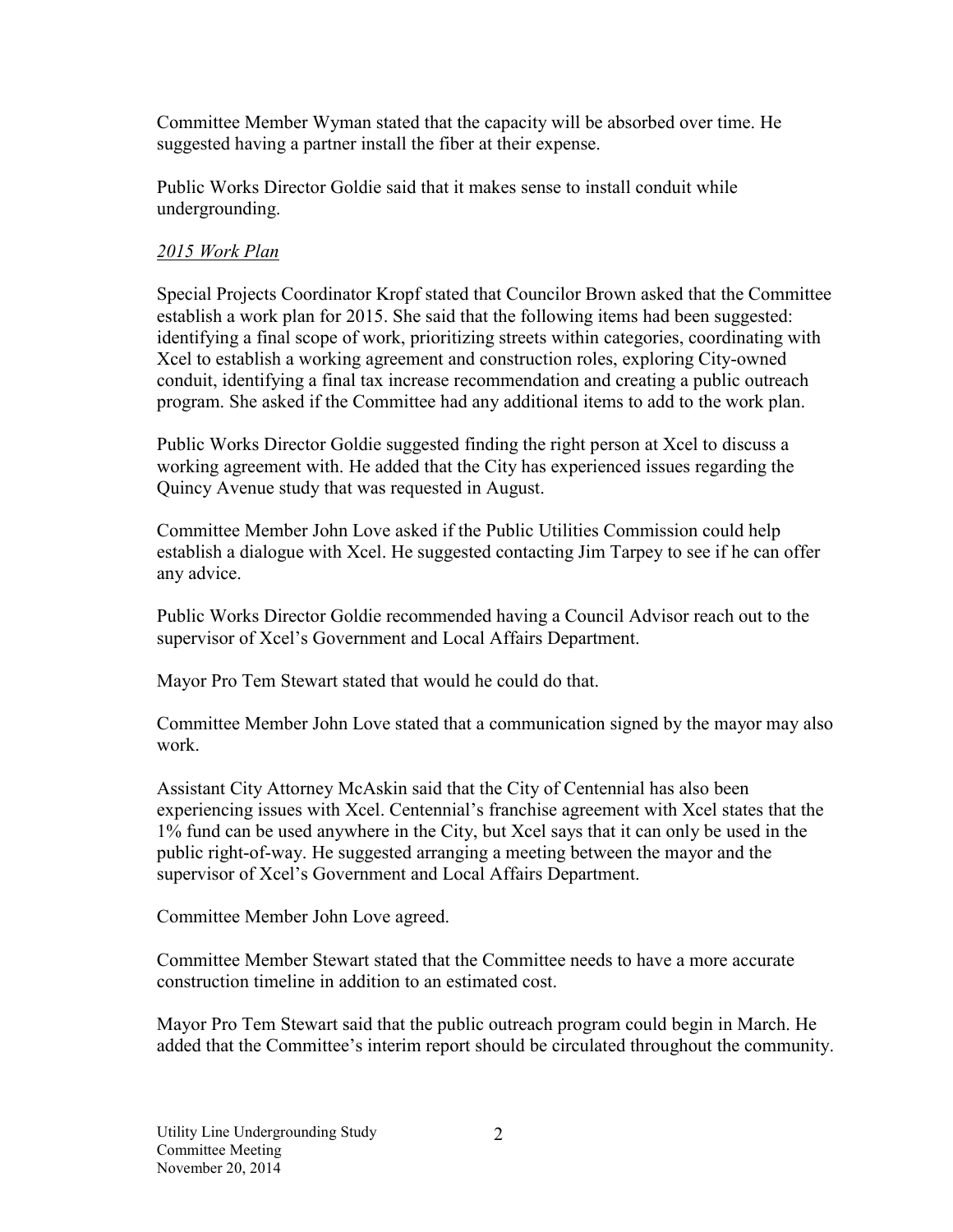Committee Member Wyman stated that the Committee needs to refine the project's cost estimate if it is to be successful. He added that this cannot be done without the Quincy Avenue study.

Public Works Director Goldie replied that the City is collecting data for service lines and secondary poles in addition to the Quincy Avenue study.

Committee Member Wyman asked if the project is to include facilities located on private property. He suggested that the project only include existing facilities located in the public right-of-way.

Public Works Director Goldie stated that it is a policy decision that should be included in the Committee's final report.

Mayor Pro Tem Stewart said that the cost-sharing policy needs to be revisited. He asked if undergrounding should be limited to arterials and state highways.

Committee Member John Love asked if policy decisions can be made before a meeting with the community is held. He also suggested examining streetscape improvements with vegetation to further enhance the project through beautification.

Mayor Pro Tem Stewart asked if the cash flow chart includes state highways.

Special Projects Coordinator Kropf replied no. She suggested using the surplus from the 2.5 or 3-mill increase for state highways.

Committee Member John Love recommended having a specific cost estimate before the community meeting is held.

Public Works Director Goldie agreed.

Mayor Pro Tem Stewart suggested that the project could be completed in phases. It does not have to be all or nothing. He also added that there is money in open space funds that could be directed to undergrounding as it would enhance view corridors.

Committee Member John Love asked if the money is reserved for property acquisition.

Mayor Pro Tem Stewart replied that there is a limited number of available properties. He added that the money currently being directed to South Suburban may not be able to be used for undergrounding.

Committee Member John Love stated that the project was voted down once. He said that there needs to be a marketing plan that includes other benefits like streetscaping.

Assistant City Attorney McAskin stated that a fiber optic network offers enhanced capabilities.

Utility Line Undergrounding Study Committee Meeting November 20, 2014